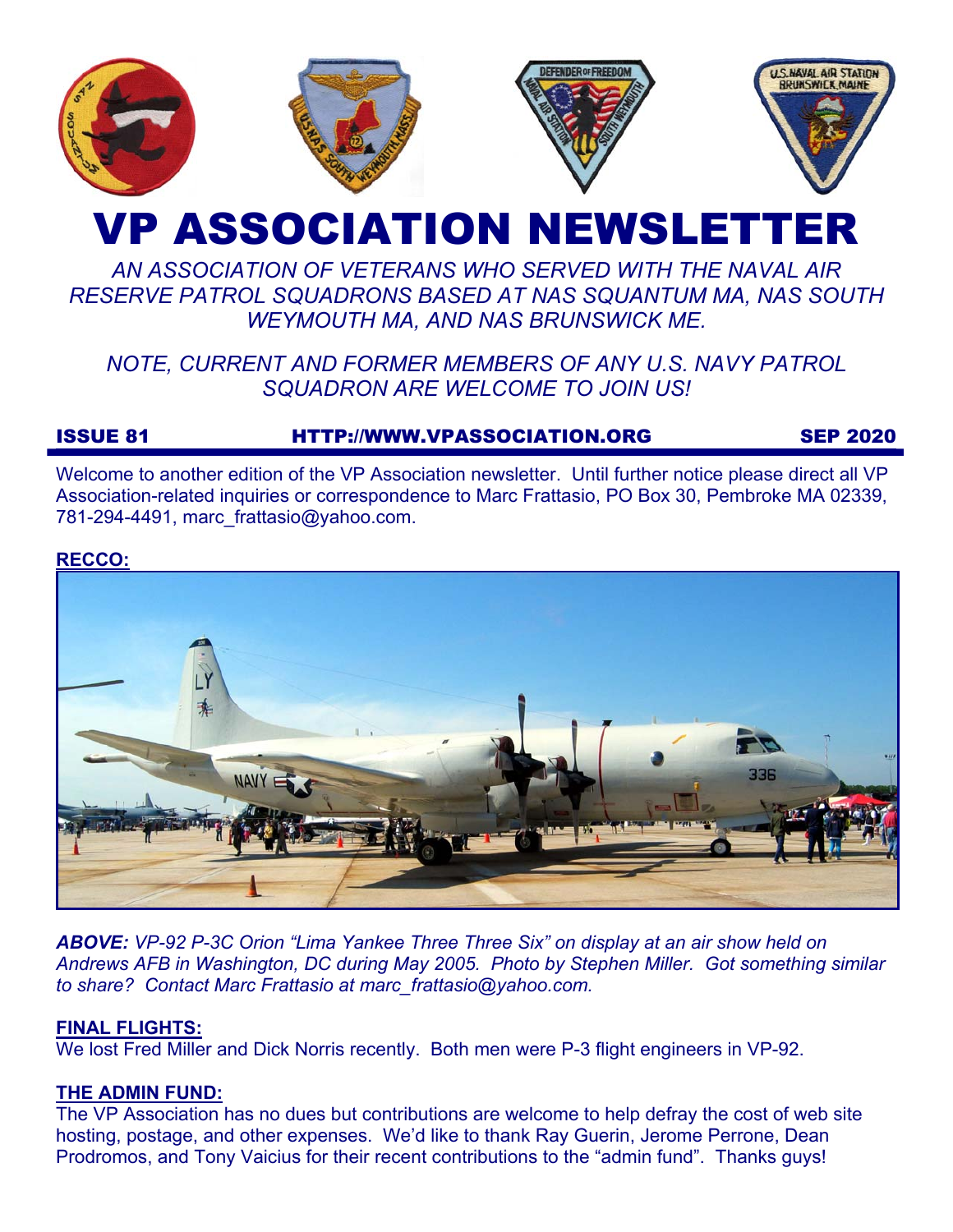# **SPEAKING OF THE COST OF PRINTING AND MAILING NEWSLETTERS…**

If you have an e-mail address and get your newsletter in the mail please contact George Driscoll at gnddriscoll@gmail.com ASAP so we can send it to you via e-mail. Remember, we do not charge dues and operate on a shoestring thanks to volunteer labor, memorabilia sales, and donations. If you have an e-mail address and get a paper newsletter it would be better for us to send it via e-mail.

# **LOST CONTACT:**

Be sure to inform George Driscoll at gnddriscoll@gmail.com about home or e-mail address changes.

# **SMALL WORLD:**

Your newsletter editor has a brother who is the CEO of a company that installs and maintains IP based telephony systems. He has a network of contractors all across the country who perform most of the work for him. He recently engaged a new contractor based in North Carolina, a guy named Bill Miller, who was an AW in VP-9 in 1978 and was a member of the P-3 crew (CAC-6) that went down in the Bearing Sea in October 1978. He told me that he was assigned to go on another flight and was replaced by somebody else on the aircraft that went down ("Alfa Foxtrot Five Eight Six"). It's a good thing that he was replaced that day, since all three AWs on that flight perished from hypothermia while in a life raft. There's a very good book about this incident, "ADAK: The Rescue of Alfa Foxtrot 586" by Andrew C. Jampoler, that's well worth reading.

## **NAVY FUNDS NEW SONOBUOY TO TRACK QUIET SUBMARINES (Seapower 7/21):**

The U.S. Navy is developing a new sonobuoy to enhance is ability to track newer and quieter submarines, according to a July 20 Defense Department contract announcement. The Office of Naval Research has awarded Undersea Signal Systems Inc. of Columbia City, Indiana, a \$28.3 million cost-plus-fixed-fee-contract "to develop a prototype sonobuoy, known as Extended Range Directional Frequency Analysis and Recording (ER-DIFAR), to address new and quiet threat submarine targets."

Sonobuoys are deployed by Navy P-8A, P-3C and MH-60R aircraft to acoustically detect and track submarines. They are expendable sensors that float on the surface of the water and extend a hydrophone to depths to collect sound from submarine propulsion systems, auxiliary machinery and other sources of sound from a submarine.

Passive sonobuoys, such as the SSQ-53 DIFAR (Directional Frequency Analysis and Recording) sonobuoys were a staple of Cold War antisubmarine operations because they were able to detect and point to the sounds from a submarine. As Soviet and later Russian submarines improved in their acoustic quieting, the DIFAR sonobuoy became less effective. The Navy then emphasized active tracking sonobuoys such as the SSQ-125 sonobuoy, which used a sound source to "ping" a submarine, but also revealed to a submarine that it was being tracked.

A new extended-range DIFAR sonobuoy would increase the ability to passively track quieter submarines. The contract for the DIFAR-ER is a three-year base contract with a one-year option. Work is expected to be completed by July 2024.

## *Seapower article by Richard Burgess*

# **RUSSIAN SUBMARINES TEST NATO IN ICY NORTH ATLANTIC (Wall Street Journal 7/6):**

Late last year, 10 Russian submarines slipped out of their bases on Russia's Arctic coast and set an underwater course westward toward the North Atlantic. Deployments such as this, one of the largest exercises since the Cold War, are a demonstration of the strength and ambition of the Russian Navy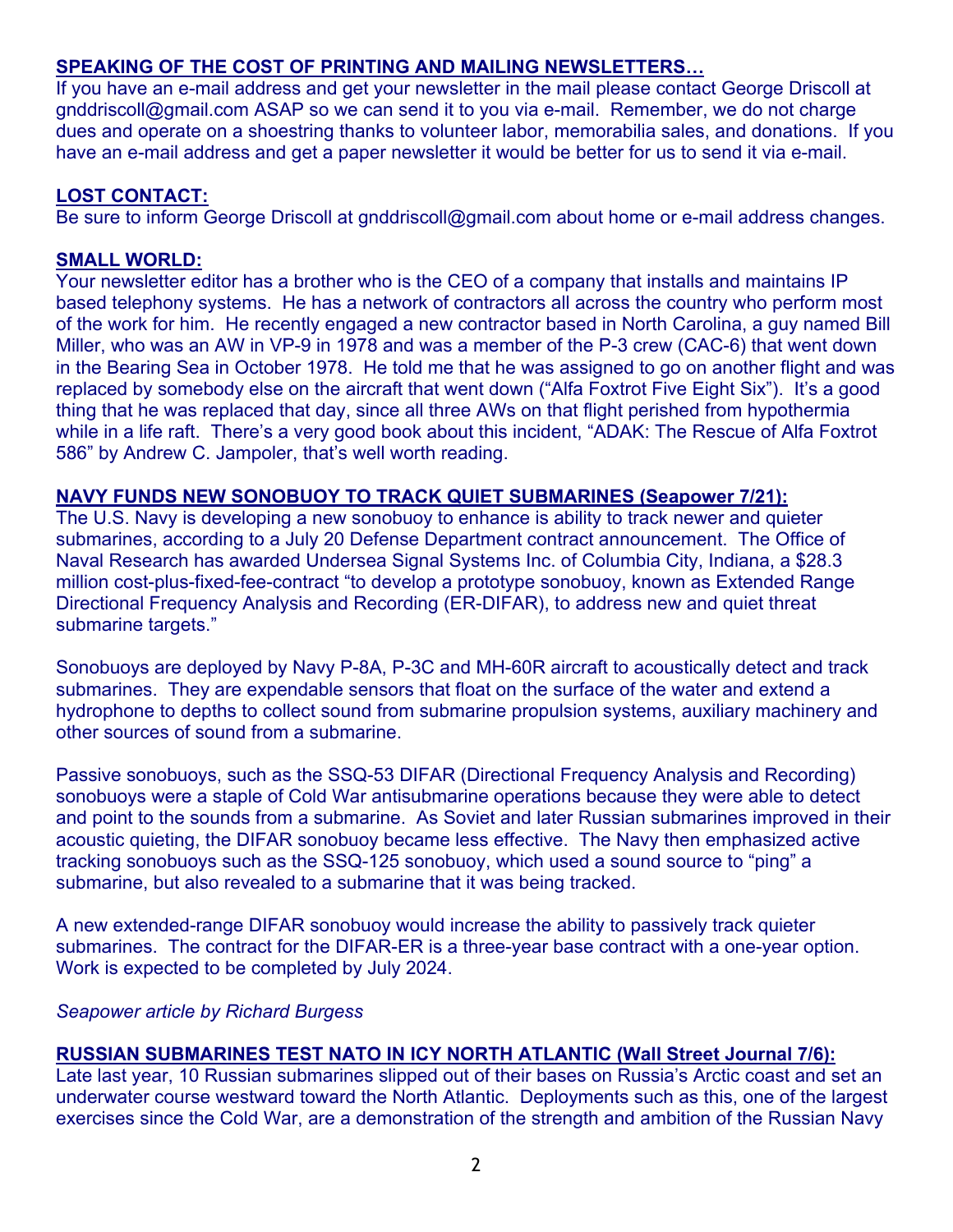not only to defend its homeland but also to project power into the Atlantic, say NATO military officials and analysts.

Russia has spent billions of dollars in recent years upgrading an aging submarine fleet inherited from the Soviet Union with quieter, faster vessels that can evade detection and travel for longer at greater depths. Russia's Northern Fleet, based on the Kola Peninsula in the Arctic, is the main submarine force traditionally used to protect maritime approaches to the Russian north and the fleet's ballisticmissile submarines.

Russian deployments of submarines to the Atlantic have focused NATO's attention on the strategically important waters between Greenland, Iceland and the U.K., known as the GIUK Gap. Naval commanders from the U.S. and allies say that Russia is now deploying more submarines for longer periods in the Atlantic, where they could threaten North Atlantic Treaty Organization militaries' ships and critical U.S. infrastructure as the Russians patrol the U.S. East Coast.

Russian military officials say that they have increased the frequency and range of their submarine exercises and that they must boost their capabilities to counter what they call increasingly aggressive moves from NATO. The resurgence of Russia's submarine fleet, and its forays into the Atlantic, are a concern for NATO, which would rely on swift reinforcement of its forces in Europe by the U.S. via the Atlantic in case of a conflict with Russia. That strategy would grow in importance if the U.S. fulfills President Trump's order to withdraw more than a quarter of U.S. troops based in Germany. "We see it routinely now: more submarines, further away, for longer periods of time," Vice Adm. Keith Blount, commander of NATO's Allied Maritime Command, said in an interview.

U.S. Vice Adm. Andrew Lewis, commander of the U.S. Second Fleet, said in February that U.S. ships leaving the East Coast were entering a contested space and could no longer expect to cross the Atlantic unhindered. Large-scale Russian naval exercises like the one late last year "are unprecedented since the Cold War," said Norwegian Defense Minister Frank Bakke-Jensen in emailed comments. "It is vital to ensure freedom of navigation and that the sea lines of communication across the Atlantic are open if military reinforcement is needed."

Vice Adm. Aleksandr Moiseyev, commander of the Northern Fleet, said earlier this year that Russia was regularly carrying out naval exercises with 10 or more submarines and expanding the geographic range of its exercises to include waters beyond its home base. "When visiting our garrisons, it's impossible not to notice that many of our docks are empty," he said in March, according to Russian news agency Interfax. "That speaks to the fact that our crews are carrying out their tasks, perfecting their skills at sea."

The Russian Navy said the exercise in October last year involved testing weapons and diving to maximum depth in deep international waters off the Norwegian coast. The Norwegian Intelligence Service told the Norwegian national broadcaster at the time that one aim of Russian Navy leaders appeared to be to demonstrate their ability to send submarines into the Atlantic and test NATO's ability to track them. The service declined to comment further.

Mike Petersen, director of the Russia Maritime Studies Institute at the U.S. Naval War College, said the major mission of Russian submarines in the Atlantic is tracking critically important targets, everything from aircraft carriers to critical infrastructure in Europe and the U.S.

*Wall Street Journal article by Thomas Grove and James Marson*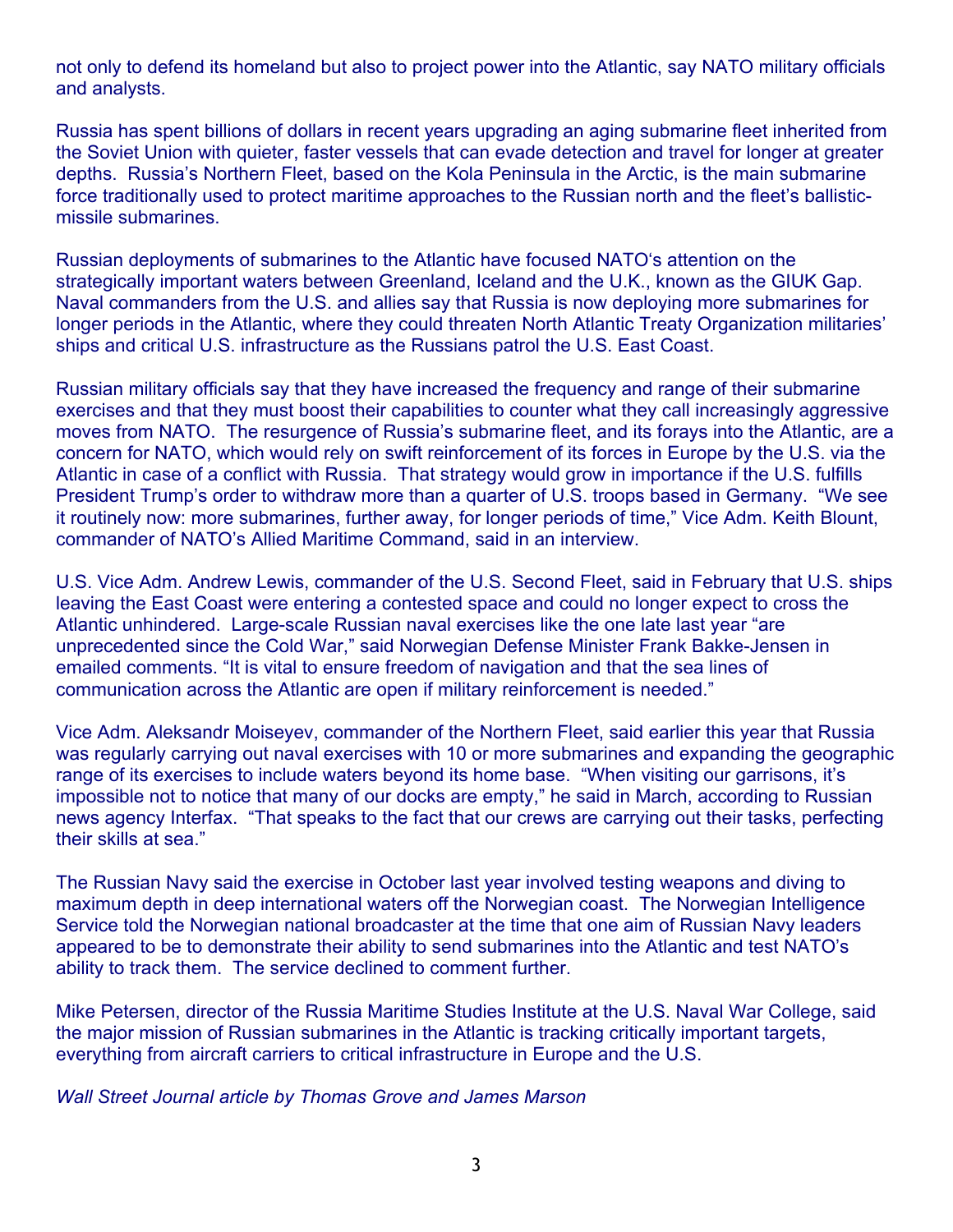# **F-22s INTERCEPT 2 RUSSIAN MPA NEAR ALASKA (Air Force Magazine 6/25):**

North American Aerospace Defense Command F-22s, with help from a KC-135 assigned to U.S. Transportation Command, intercepted a pair of Russian IL-38 aircraft as they crossed into the Alaska Air Defense Identification Zone late on June 24. The maritime patrol and anti-submarine warfare planes got within 50 miles of Alaska's Unimak Island—the largest of the Aleutians—and spent about four hours in the zone, the command announced on June 25.

The aircraft never crossed into U.S. or Canadian airspace, NORAD noted. "For the fifth time this month, NORAD has demonstrated our readiness and ability to defend the homeland by intercepting Russian military aircraft entering our Air Defense Identification Zone," NORAD and U.S. Northern Command boss USAF Gen. Terrence J. O'Shaughnessy said in the release.

Previous incidents in June included two F-22 intercepts of Tu-95-led Russian bomber formations on June 10, and two more on June 16. Following each pair of these airborne events, Russia's Defense Ministry posted footage of its aircraft rendezvousing with USAF tails to its YouTube page. As of press time, though, the ministry hadn't posted footage of a new close-call with American aircraft.

On June 19, the ministry posted footage of Russian Su-30, Su-35, and MiG-31 fighter jets escorting a USAF B-52H as it flew over the Sea of Okhotsk. The B-52s had forward deployed to Eielson Air Force Base, Alaska, a few days before, following a series of close encounters with Russian aircraft.

*Air Force Magazine article by Jennifer-Leigh Oprihory* 

#### **HOW US NAVY SUB HUNTERS PREPARE FOR INTERCEPTS (Business Insider 6/22):**

US military aircraft are routinely intercepted by Russian and Chinese fighters in international airspace, and that can be a jarring experience, especially if the encounter is "unsafe." Intercepts that the US and NATO characterize as "unsafe and unprofessional" are not the norm, but are a sizable portion of all these aerial encounters. "I see it a lot," US Navy Capt. Erin Osborne, Wing Ten commodore, told Insider.

Three times in two months this year, Russian Su-35 fighter jets "unsafely" intercepted US Navy P-8A Maritime Patrol and Reconnaissance Aircraft over the Mediterranean Sea. In one instance, a Russian fighter conducted a high-speed inverted maneuver just 25 feet in front of the US aircraft, a move that could have come straight out of the movie "Top Gun." In another close call, two tactical aircraft closed in on both sides of the P-8, restricting its ability to safely maneuver.

Boeing P-8A Poseidons are militarized 737-800ERX aircraft that carry a crew of nine, are armed with torpedoes and high-end sensors. They're built to conduct maritime surveillance and anti-submarine warfare missions. Successor to Lockheed's P-3 Orion, the P-8s provide advanced maritime intelligence, surveillance, and reconnaissance capabilities and are among the best submarine hunters in the world. P-8 crews regularly patrol the seas, tracking subs, supporting drug interdiction missions, collecting intelligence, and carrying out search and rescue operations.

Another part of the job is sometimes being intercepted by foreign military aircraft. "We expect to be intercepted. I expect them to come out and take a look at us and see what we are doing," Osborne, who oversees the training, manning, and equipping of Navy P-8 squadrons, said. She said that because "most of our interactions with other militaries are very professional," P-8 crews do not go into a situation with an presumption that an intercept will be unsafe. But they are prepared for that possibility. "If you've never been intercepted, it can be disconcerting because you're not used to having someone in that close proximity to your aircraft," Osborne said. "We do training so that the crew feels comfortable with that."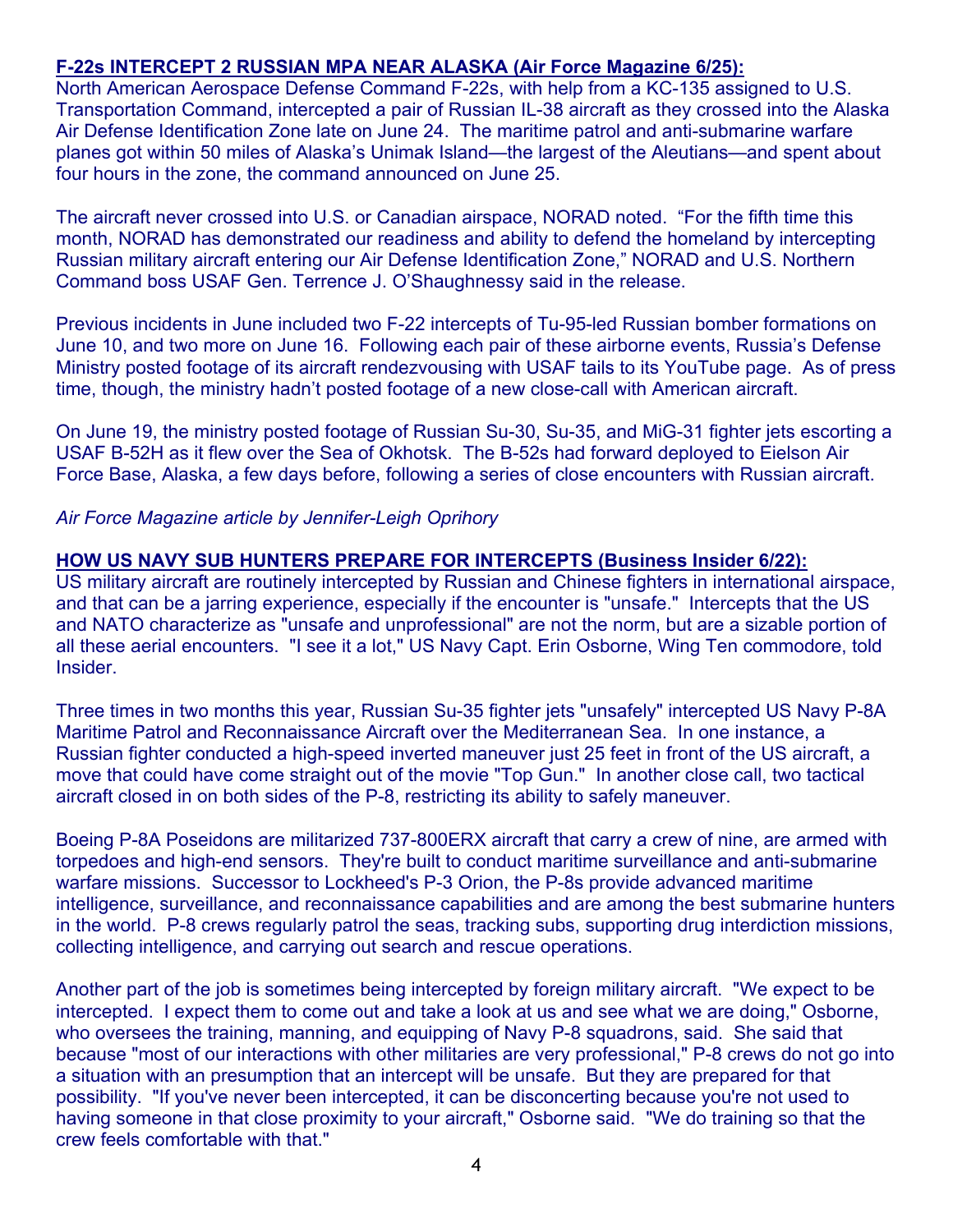The US Navy uses its own tactical aircraft, like the EA-18G Growler pictured in the above photo from a recent training exercise, to expose P-8 crews to maneuvers they might see. During the training, the tactical aircraft will form up on the P-8s to help crews understand how close is too close. "We want them to understand what is unsafe, what is unprofessional," Osborne explained. They will demonstrate, for example, an under run, which is when an aircraft is forming up on the P-8 but suddenly cuts underneath the aircraft. "If someone's never seen that before, they won't understand what they are looking at," Osborne said.

During an intercept, regardless of whether or not it is unsafe, a P-8 crew has very limited options, as the P-8 lacks the maneuverability that an approaching tactical aircraft has. "We can't predict what they're going to do. The only thing we can do is make ourselves predictable to them," Osborne said, explaining that the crew maintains steady airspeed, course, and altitude. "There's really not a whole lot else you can do."

"If they're doing barrel rolls over your airplane, there's nothing we can do. There's literally no maneuver that gets us out of that, and we wouldn't want to," she said, telling Insider that "the safest thing in that scenario is to just hold what you got." Osborne said that intercepts are typically silent affairs, although there is always the possibility of nonverbal communication, such as eye contact or hand gestures, between the US aircraft and the intercepting aircraft.

How long an intercept lasts can vary greatly by incident, but eventually, the aircraft go their separate ways, with all involved returning home safely in most cases. There have been tragedies though. In 2001, for example, a pair of Chinese J-8 fighter jets intercepted an EP-3E Ares II signals intelligence aircraft about 70 miles from Hainan. One of the J-8s collided with the US Navy plane, resulting in the death of Chinese pilot Lt. Cdr. Wang Wei and forcing the EP-3 to make an emergency landing in China.

Such incidents are extremely rare, as most intercepts, be it US stealth fighters intercepting Russian bombers near Alaska or foreign fighters intercepting US planes in various places around the world, are usually safe and professional.

#### *Business Insider article by Ryan Pickrell*

## **GERMANY HALTS P-3 MISSION SYSTEMS UPGRADE (Defense & Security Monitor 6/17):**

Germany's Defense Ministry has put a halt to an ongoing midlife upgrade (MLU) of its fleet of Lockheed Martin P-3C Orion maritime patrol aircraft (MPA) as it shifts to examining potential replacements. The news emerged via Reuters on June 16 after a confidential ministry document detailing the shift in Defense Ministry approach was leaked. The document – drafted for review by the parliamentary defense committee – allegedly shows that the Defense Ministry opted to drop the Orion MLU process following an economic feasibility study.

The legacy fleet of eight P-3C Orions were purchased secondhand from Royal Netherlands Navy (RNLN) stocks in 2005. The first unit entered German service in April 2006 following upgrades to P-3C CUP standard conducted by Lockheed Martin at its facility in Greenville, South Carolina, under a prior contract with the Dutch government.

After a government report released in April 2011 noted that the aircraft suffered from operational limitations, Germany sought rectification through an upgrade program via the U.S. Department of Defense's government-to-government Foreign Military Sales (FMS) mechanism. A request for sale to Germany of elements allowing for the procurement, integration, and installation of hardware and software required for upgrading the Orions' mission computer and acoustic systems was approved by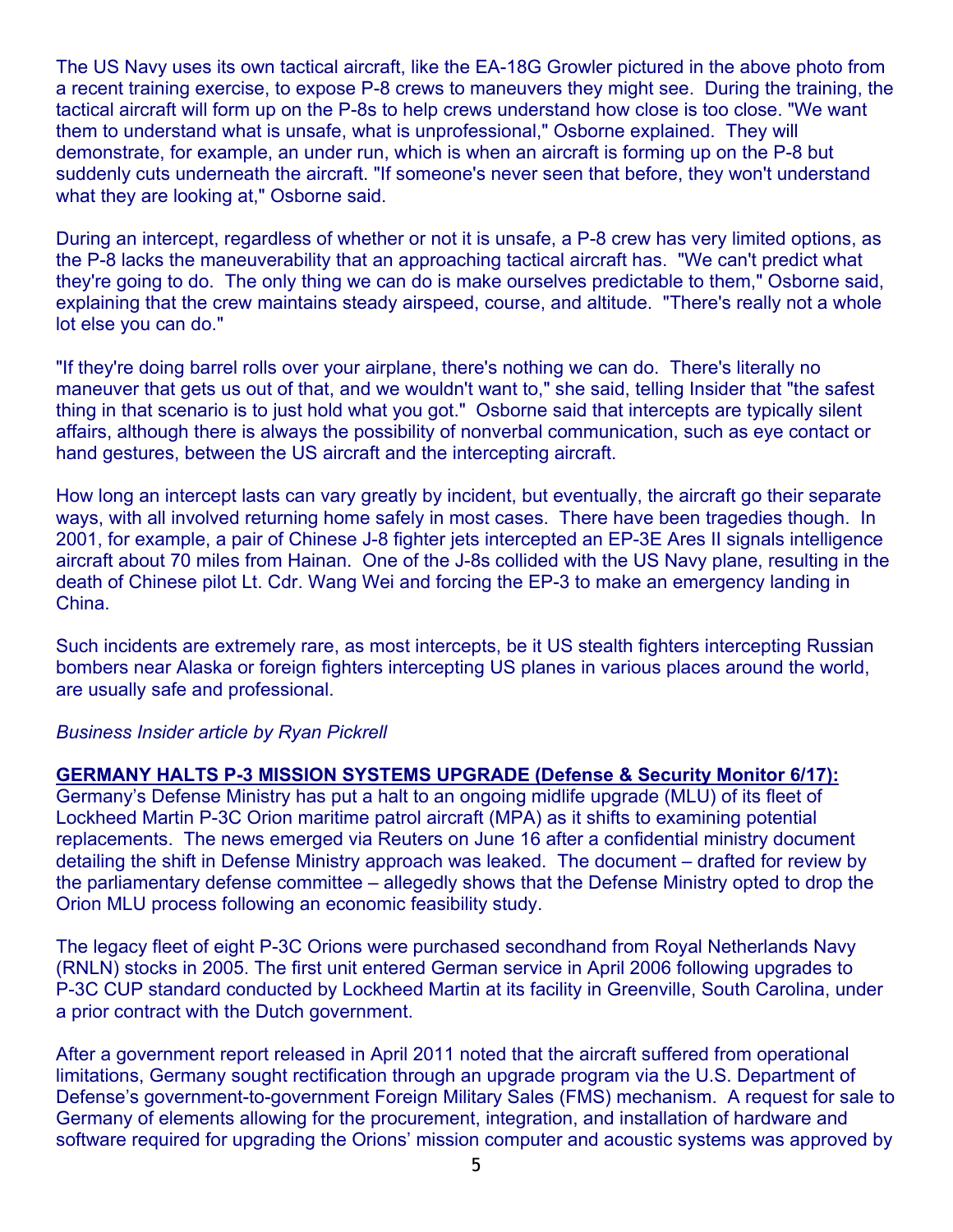the U.S. State Department, with notification then given to Congress by the Pentagon's Defense Security Cooperation Agency (DSCA) on April 11, 2014.

A contract was then agreed to between the German government, Lockheed Martin and Airbus Defense and Space on July 22, 2015. The contract called for production of eight midlife upgrade kits (outer wing, center fuselage and horizontal stabilizer) by Lockheed Martin, with Airbus responsible for installation of the kits on the German P-3Cs at its Manching facility. Additional planned upgrades formed part a broader modernization aimed at retaining the German P-3C Orions in service out to 2035.

But the cost and technical issues cropping up during the upgrade process – along with heavy damage inflicted on one P-3C unit in March 2020 – forced the Defense Ministry to acknowledge that delays in the ongoing modernization effort and consequent lack of fleet-wide operational readiness made termination of the mission equipment upgrades practical. However, according to the Defense Ministry, the re-winging measures being undertaken will continue in order to prevent an immediate capability gap from emerging.

As a short-term solution, the Defense Ministry is examining platforms to bring into service by 2025. These include the C-295 Persuader MPA variant from Airbus, the Rheinland Air Service (RAS) 72 Sea Eagle, and the P-8A Poseidon from U.S. aerospace giant Boeing. Notably absent from the list of alternatives put out via press release by the German Defense Ministry on June 17 is the Kawasaki Heavy Industries P-1 now in service with the Japan Maritime Self-Defense Force (JMSDF) being pitched by Kawasaki globally as a potential MPA solution.

Germany's longer-term MPA solution will most likely be found via the Maritime Airborne Warfare System development program, set to be undertaken jointly by France and Germany post-2025 with an eye on achieving a new maritime patrol capability by 2030. The two countries signed a letter of intent (LOI) to develop this capability at the ILA exhibition in Berlin in April 2018 and have already have agreed to award manufacturers a two-year common requirements study determining the technical and financial elements involved.

## *Defense & Security Monitor article by Daniel Darling*

## **NAVY SPECIAL PROJECTS PATROL SQUADRON CONVERTING TO P-8A (Seapower 6/11):**

The U.S. Navy's only special projects patrol squadron has moved to its new base and soon will operate a new aircraft. Special Projects Patrol Squadron 2 (VPU-2), which flies modified P-3C Orion maritime patrol reconnaissance aircraft, "will transition to P-8A this summer," Cmdr. Jennifer Cragg, a spokeswoman for commander, Naval Air Force Atlantic, said in a statement to Seapower.

VPU-2 moved from Marine Corps Air Station Kaneohe Bay, Hawaii, to Naval Air Station Jacksonville, Florida, effective April 1. It was the Navy's last of four P-3 squadron to depart Kaneohe Bay. The other three squadrons — regular patrol squadrons VP-4, VP-9 and VP-47 — have moved to Naval Air Station Whidbey Island, Washington, and have already made the transition to the P-8A Poseidon.

VPU-2 originated in the late 1960s as a special projects detachment of a patrol squadron but later became Patrol Squadron Special Projects Unit 2. It was upgraded later to a full squadron and its name was changed to Special Projects Patrol Squadron 2. VPU-2's P-3Cs were equipped with specialized sensors and other modifications for reconnaissance and special projects. Two years ago, the Navy had planned to deactivate VPU-2 but apparently reversed the decision.

#### *Seapower article by Richard Burgess*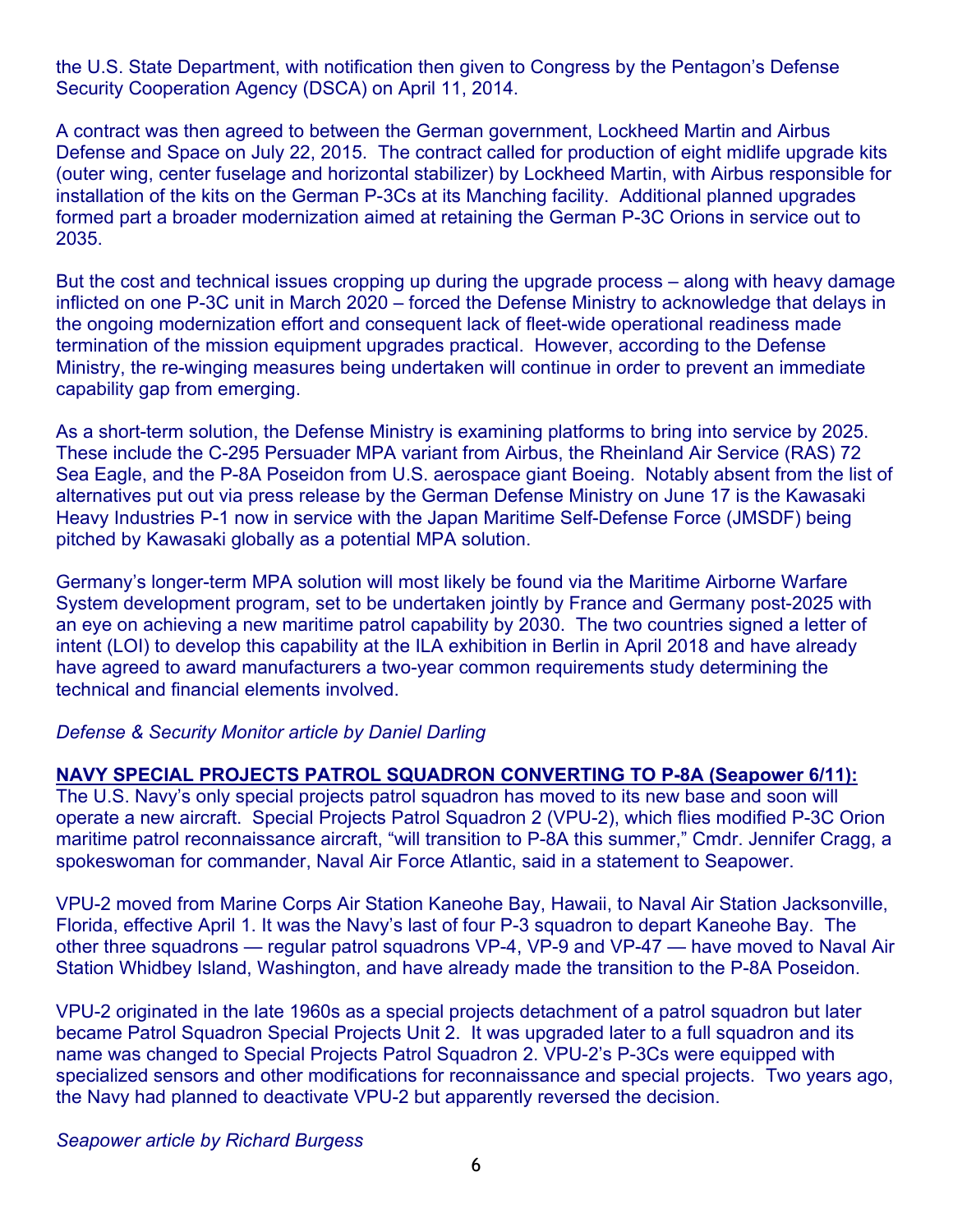# **6 TYPES OF SUBMARINES: THE RUSSIAN NAVY'S EXTREME MODERNIZATION (Forbes 6/3):**

Russia and America do things differently. The U.S. Navy is currently building just one type of submarine, the general-purpose Virginia Class. From October it will be joined in the shipyards by the Columbia Class ballistic missile submarine, making it two types. In contrast, Russia is simultaneously building six distinct classes. Despite budget challenges, and resulting delays, Russia is investing big in submarines. Together the six types represent the greatest modernization since the Cold War.

Russia has a history of building multiple classes of submarines going back to the Cold War. Each submarine fills a distinct role, but also there were often alternative designs meeting the same basic need. But the collapse of the Soviet Union and subsequent economic woes curtailed Russian submarine building. Many projects were cancelled, or continued at a snail's pace. Now the submarine industry has began to recover.

#### Borei-II Class Ballistic Missile Submarine:

The first improved Project-955A Borei-II class submarine, 'Knyaz Vladimir,' was handed over to the Russian Navy on June 1. Six more are expected to be built, forming the backbone of Russia's seaborne nuclear deterrent for decades to come. Each submarine can carry 16 Bulava intercontinental ballistic missiles.

#### Belgorod Class Special Mission Submarine:

After the famous Typhoon class, this will be by far the largest submarine in the world. Yet this ginormous submarine defies classification. It is at the same time a 'special mission' spy submarine and a carrier for the Poseidon strategic weapon.

As a spy sub it will act as a mother-ship for the famous Losharik deep-diving nuclear-powered midget submarine. This could be used for operations like interfering with undersea cables.

The Poseidon weapon is unique. It is best described as an intercontinental, nuclear armed, autonomous torpedo. It is twice the size of a typical ballistic missile, have virtually unlimited range and be armed with a nuclear warhead. Exactly how Russia plans to use it is unclear, but it appears to be a second-strike doomsday weapon to literally go under missile defenses.

#### Khabarovsk Class Strategic Submarine:

The most enigmatic submarine on the list, Khabarovsk is expected to be launched this month. Public information is sorely lacking. What is known is that it will carry six of the massive Poseidon strategic torpedoes, like the Belgorod. This could be the defining submarine of 2020.

#### Yasen-M Class Cruise Missile Submarines:

A powerful cruise-missile armed submarine, the Yasen class has a reputation for stealthiness. They are armed with three types of cruise missile which can be loaded in combinations. Kalibr is a land-attack missile with a very long range, generally equivalent to the U.S. Navy's Tomahawk. The larger Oniks is a supersonic missile which is optimized against ships but can also hit land targets. And the smaller Zircon anti-ship missiles can travel at hypersonic speeds.

#### Lada Class Attack Submarine:

This is the latest generation of non-nuclear submarine built for the Russian Navy. Unlike the America, Russia still values having a large number of smaller and cheaper non-nuclear boats in its ranks. In the future these boats may have Air Independent Power (AIP) like Sweden and other nations.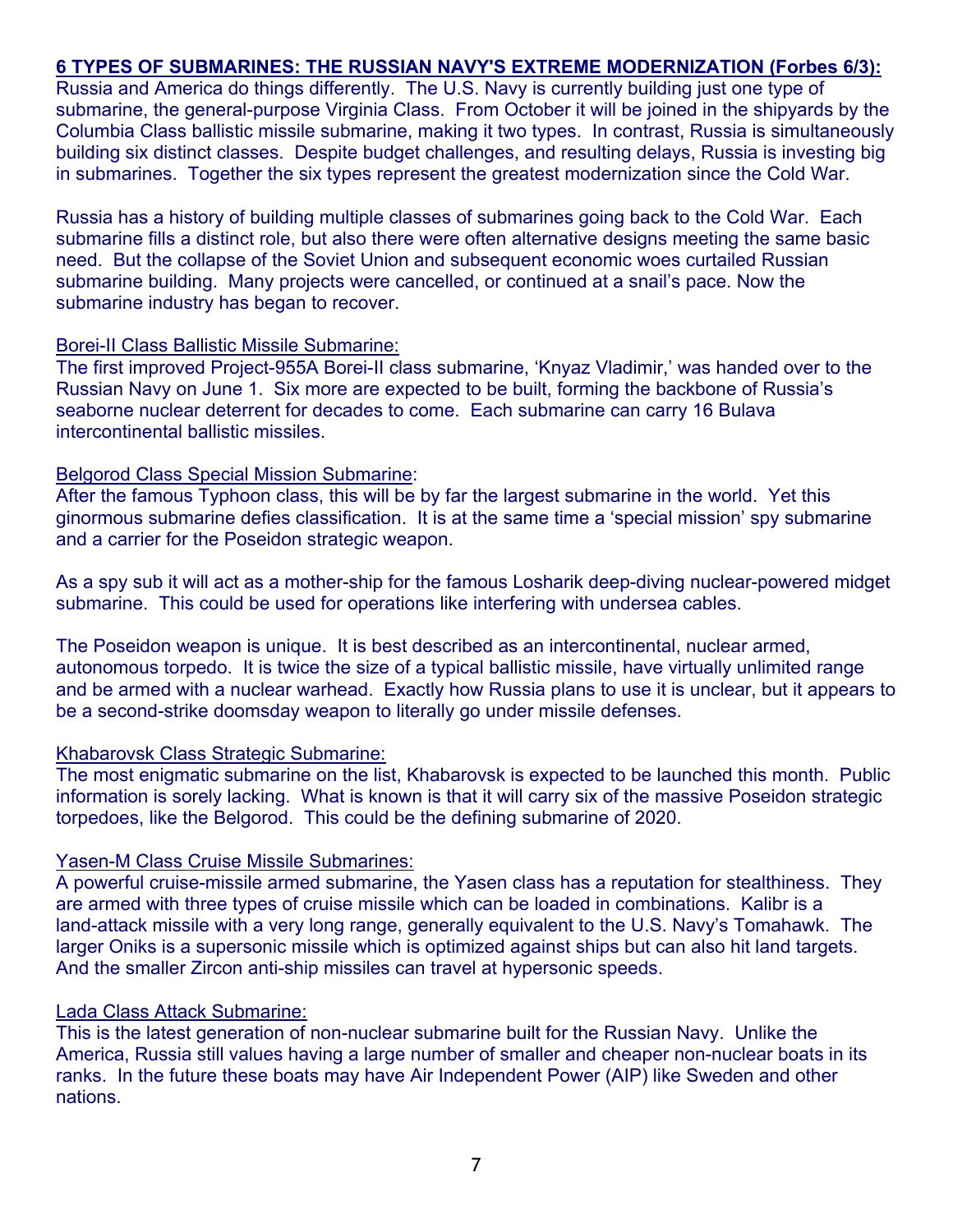#### Improved Kilo Class Attack Submarine:

The Kilo Class goes back to the 1980s, but improved models are still being built. The latest versions can launch Kalibr land-attack cruise missiles. Unlike the Yasen Class they have to be put in the torpedo room, so only a few can be carried.

So many different classes of submarines has pros and cons. It is seen as less efficient, but equally each type can be better suited to its intended role. And the massive spy sub, and Poseidon related classes, fulfill roles which are unique to the Russian Navy.

#### *Forbes article by H.I. Sutton*

#### **LAST REGULAR NAVY VP SQUADRON TRANSITIONS TO P8 (Flight Global 5/29):**

All of the US Navy's (USN's) active duty patrol squadrons have transitioned from the Lockheed P-3C Orion to the Boeing P-8A Poseidon maritime patrol aircraft. Patrol Squadron 40 (VP-40), the Fighting Marlins, completed the final transition on 14 May, the service announced on 28 May. The squadron started the transition in November 2019. The squadron, based at NAS Whidbey Island in Washington state, first began P-3C operations in 1968.

The first P-8A was delivered to the USN in 2011. The aircraft, which is based on the commercial 737-800 airframe with -900 wings, is much larger and quieter than the four-engined P-3C. That aircraft was developed from the 1950s-era Lockheed L-188 Electra commercial airliner.

The P-8A can carry 126 sonobuoys internally and four Boeing AGM-84 Harpoon anti-ship missiles on hardpoints beneath its wings, as well as Mk 54 lightweight hybrid torpedoes and survival kits within an internal bomb bay. It can also fly higher and faster than its turboprop predecessor: up to 41,000ft and with a maximum speed of 490kt (908km/h). The aircraft is mostly used for maritime patrol and reconnaissance missions, such as anti-submarine and anti-surface warfare, as well as intelligence, surveillance and reconnaissance, and search and rescue roles.

The P-8A is also operated by the Royal Australian Air Force and Indian navy, and is in the process of being introduced to service by the UK Royal Air Force. Aircraft are also on order for the Royal New Zealand Air Force, Royal Norwegian Air Force and South Korea's navy.

## *Flight Global article by Garrett Relm*

#### **RECOMMENDED READING:**



"Go Find Him And Bring Me Back His Hat", by Marlano Sclaroni and Andy Smith is a new (December 2020) book about the British Royal Navy's ASW efforts against Argentinean submarines during the Falkland Islands War in 1982. This has been, to date, the only actual combat ASW operation since the Second World War. Check it out! You can purchase this book in Kindle and paperback version from www.amazon.com.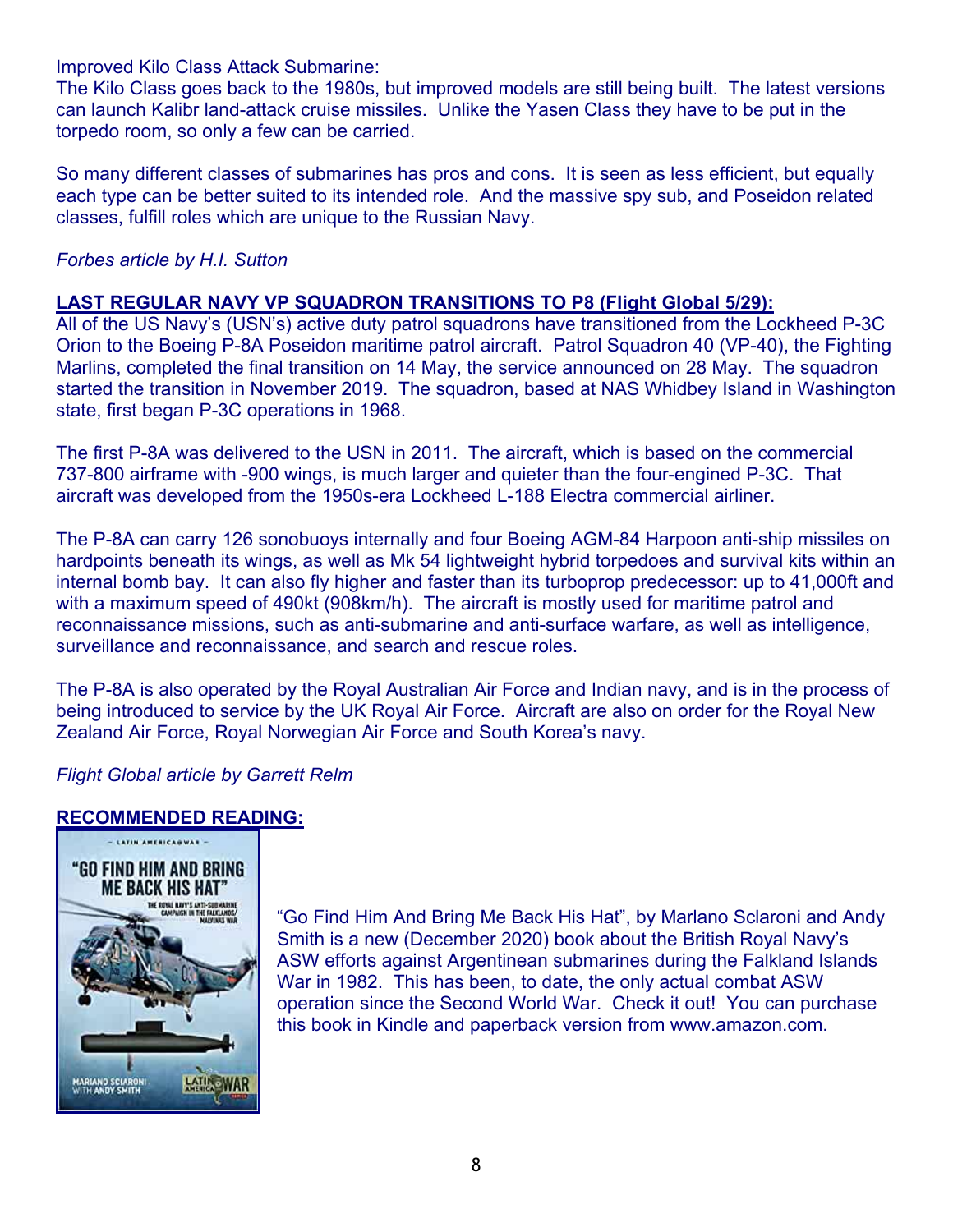# **ON THE INTERNET:**

George Driscoll suggests that you check this P-3 spoof video out - https://www.avgeekery.com/watchthe-screaming-eagles-crush-top-gun-with-prop-gun/

# **PARTING SHOTS:**



*ABOVE: Members of the VP-92 CPO mess during the squadron's final year at NAS Brunswick Maine. Thomas Whitney photo. BELOW: VP-92 maintenance personnel throwing a football out on the aircraft parking ramp during an annual training detachment to El Salvador in 2003. Paul Marshall photo.*